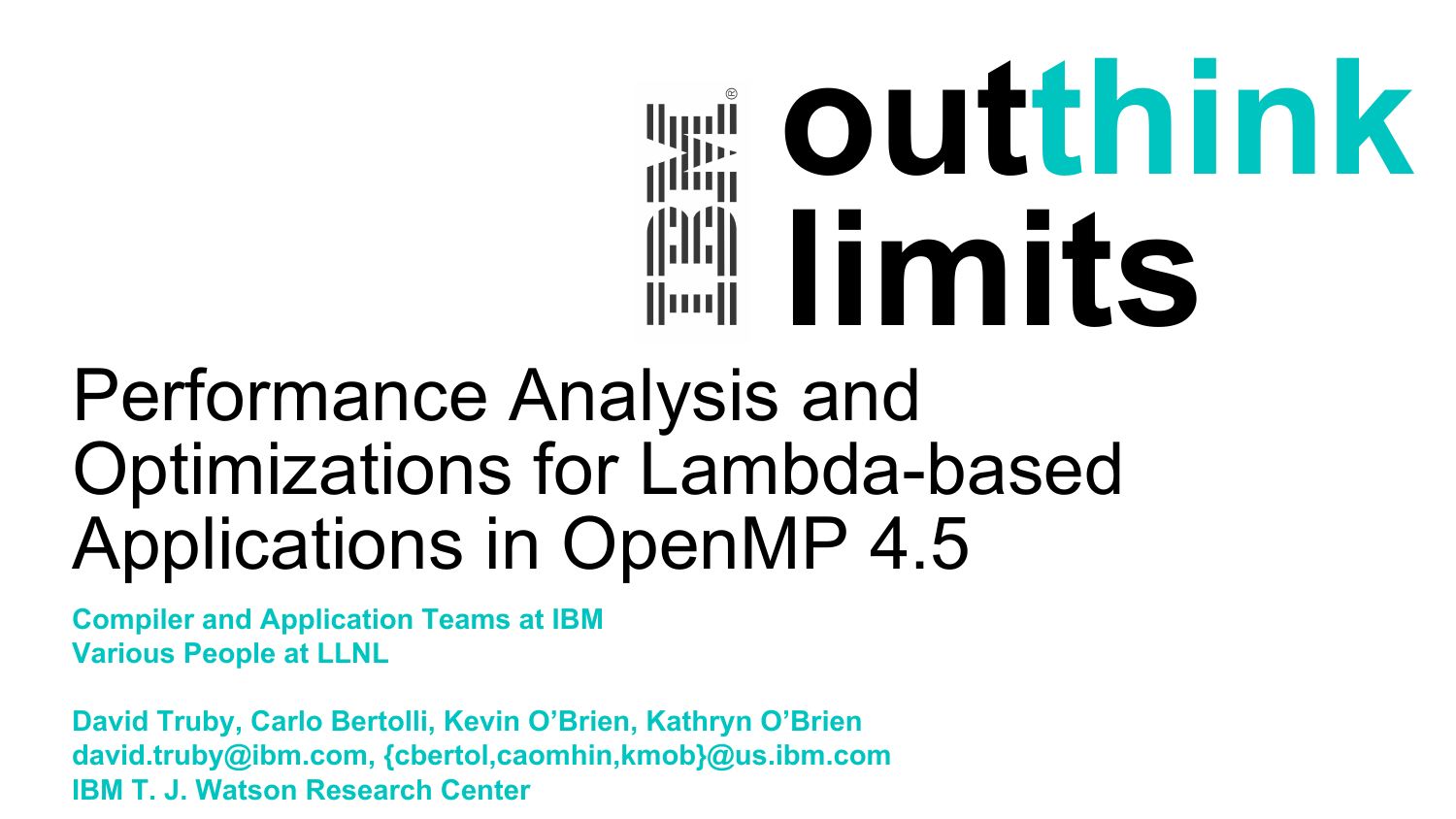## **Scope of Work**

Compiler optimization perspective on (>=) C++11 frameworks

- Lambda-based frameworks make performance portability possible: no other compiler-free known solution
- State-of-Art: plotting performance differences when using C++11 features and OpenMP with various compilers
- **Unclear what compilers actually do**
	- § On host and device!

In this presentation

- Using special branch of Clang: https://github.com/clang-ykt
	- ..and Lightweight OpenMP Library
- Experiments on LULESH v2.0 and RAJA
- Reporting performance **then** go figure out why looking at generated code
- Porting LULESH presents various alternatives
	- §Experiment on many different loops to get a full-application view

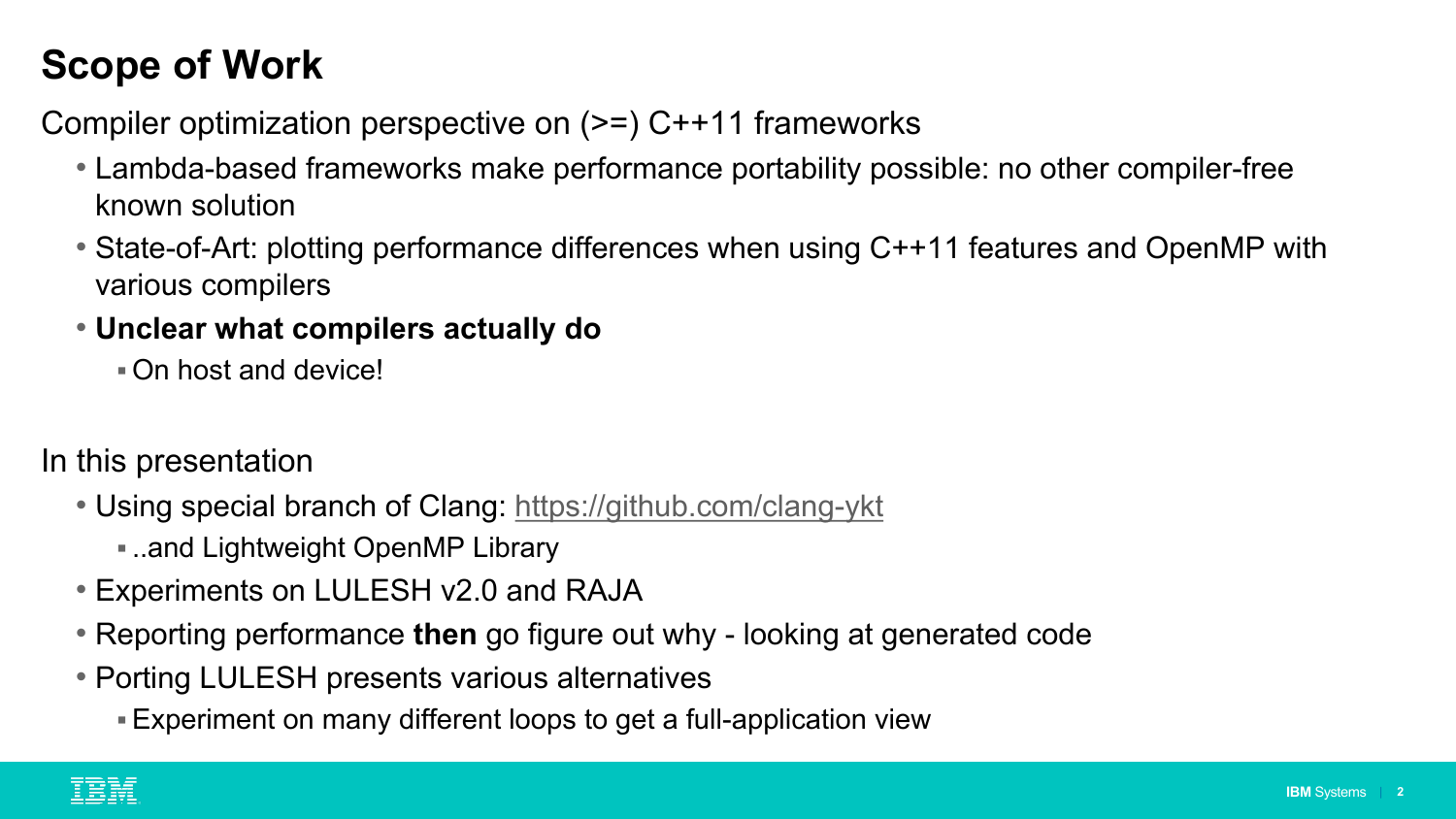

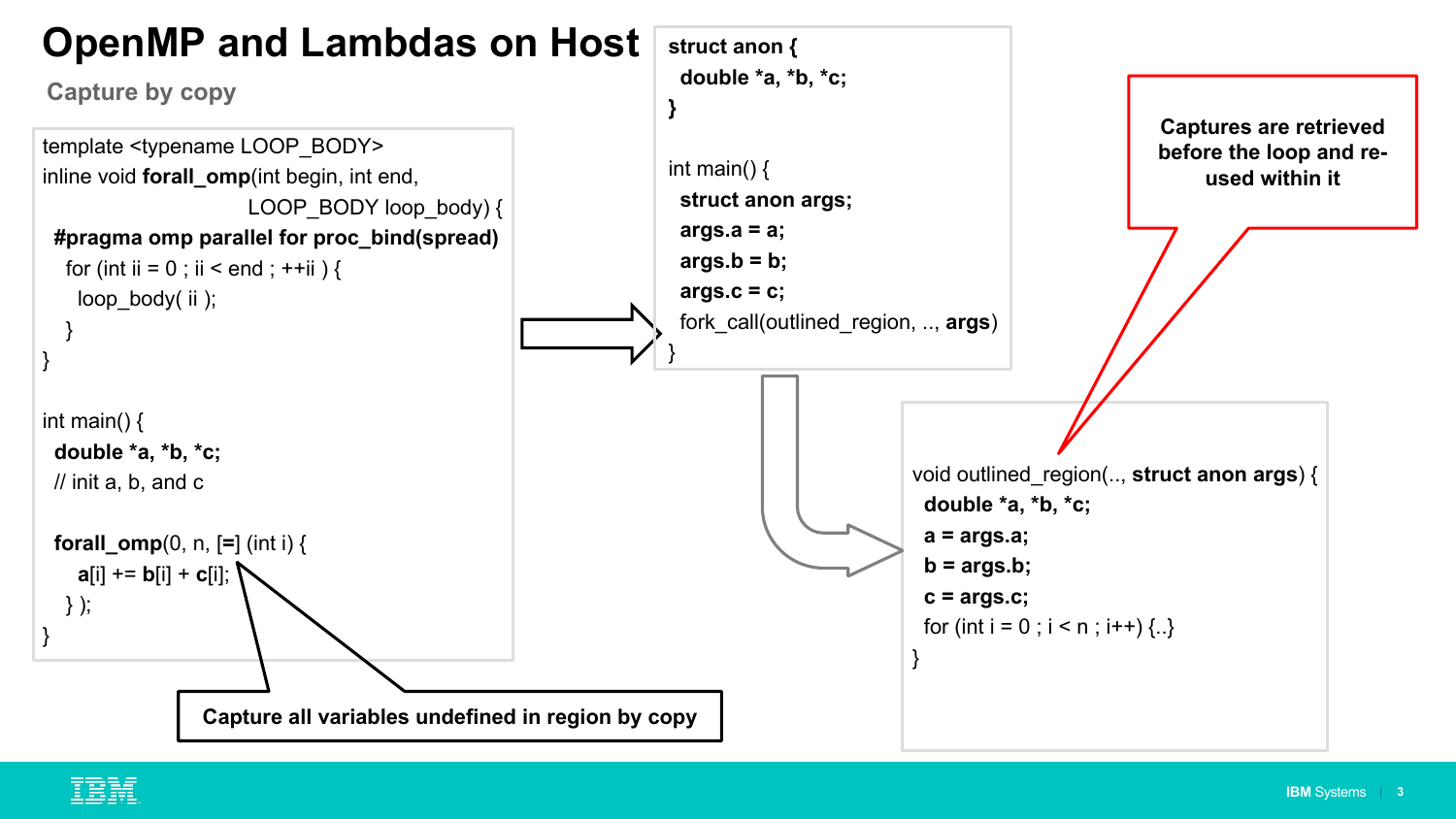

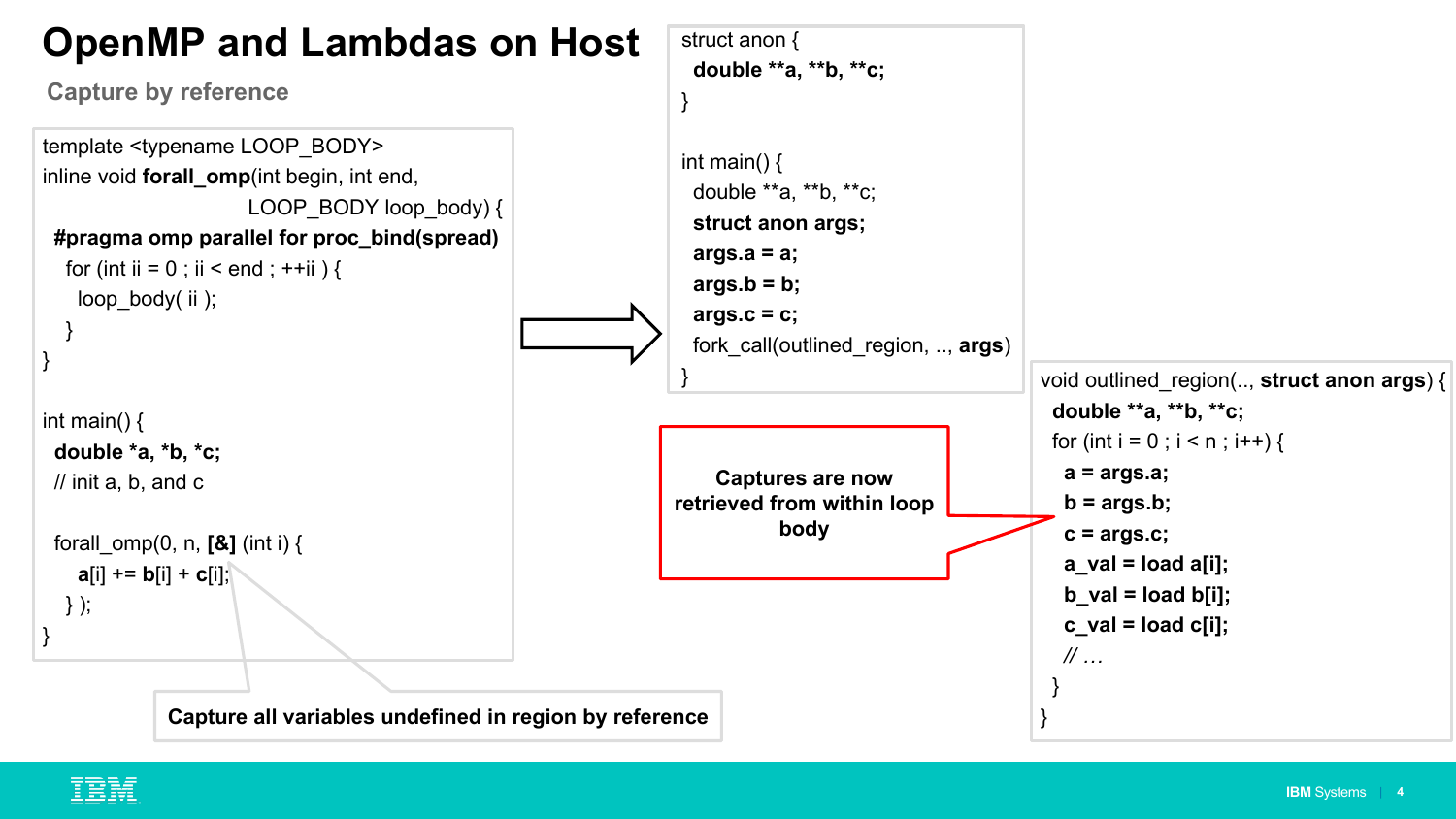## **OpenMP and Lambdas on Device**

template <typename LOOP\_BODY>

What the compiler does for you:

- Implicit map(tofrom) of lambda struct (can be optimized to map(to)
- **2. Instruct the runtime to translate pointers in struct anon from host to device**



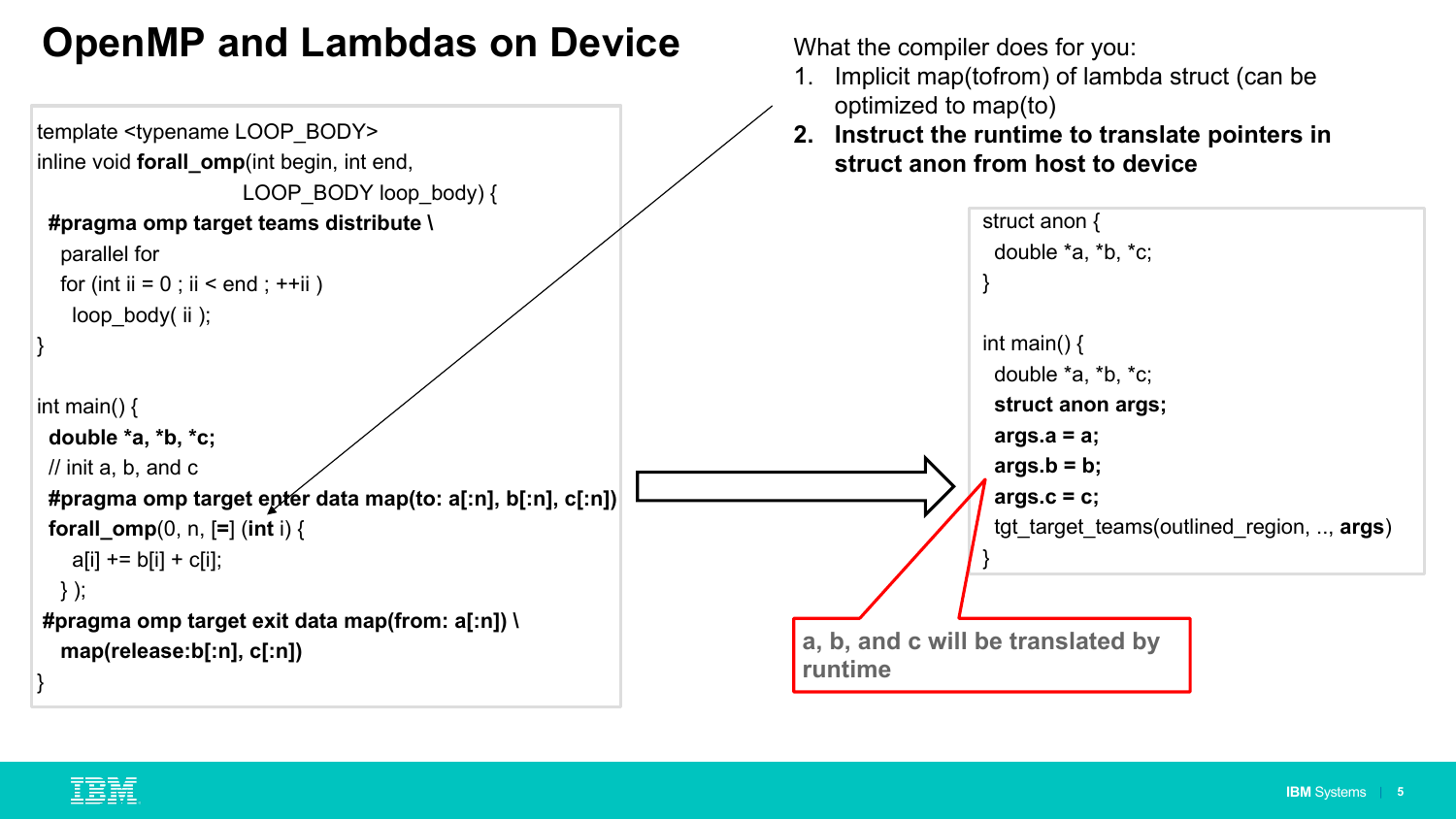## **Very Simple Tests – Vector Add**

Compare #parallel for with and without lambda, different captures





**remark: loop not vectorized: cannot identify array bounds**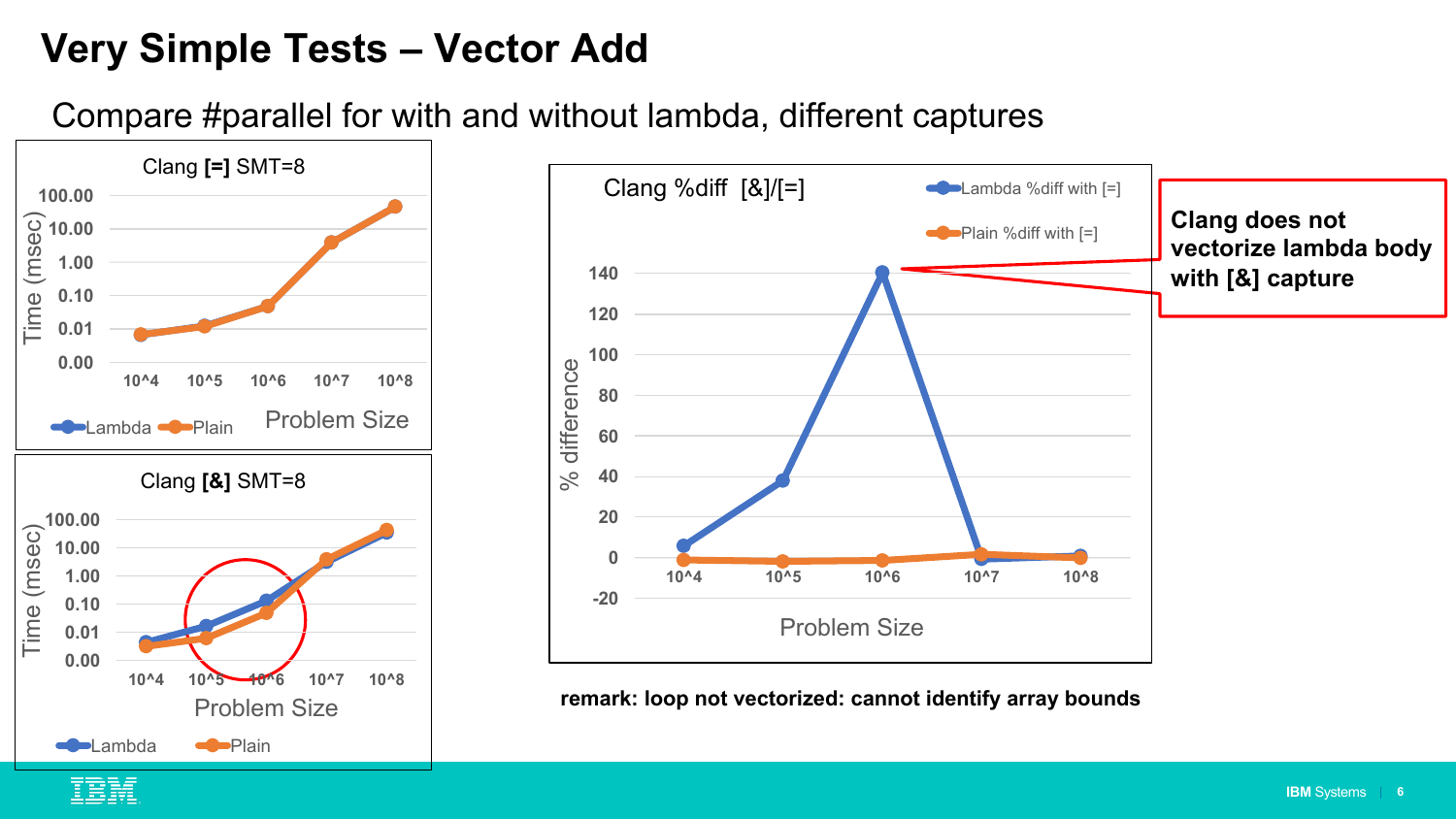## **Very Simple Test – Vector Add with Target**



one order of magnitude **Disappears with large iteration space size**

**Code generated is identical, except lambda version has to retrieve pointers from struct**

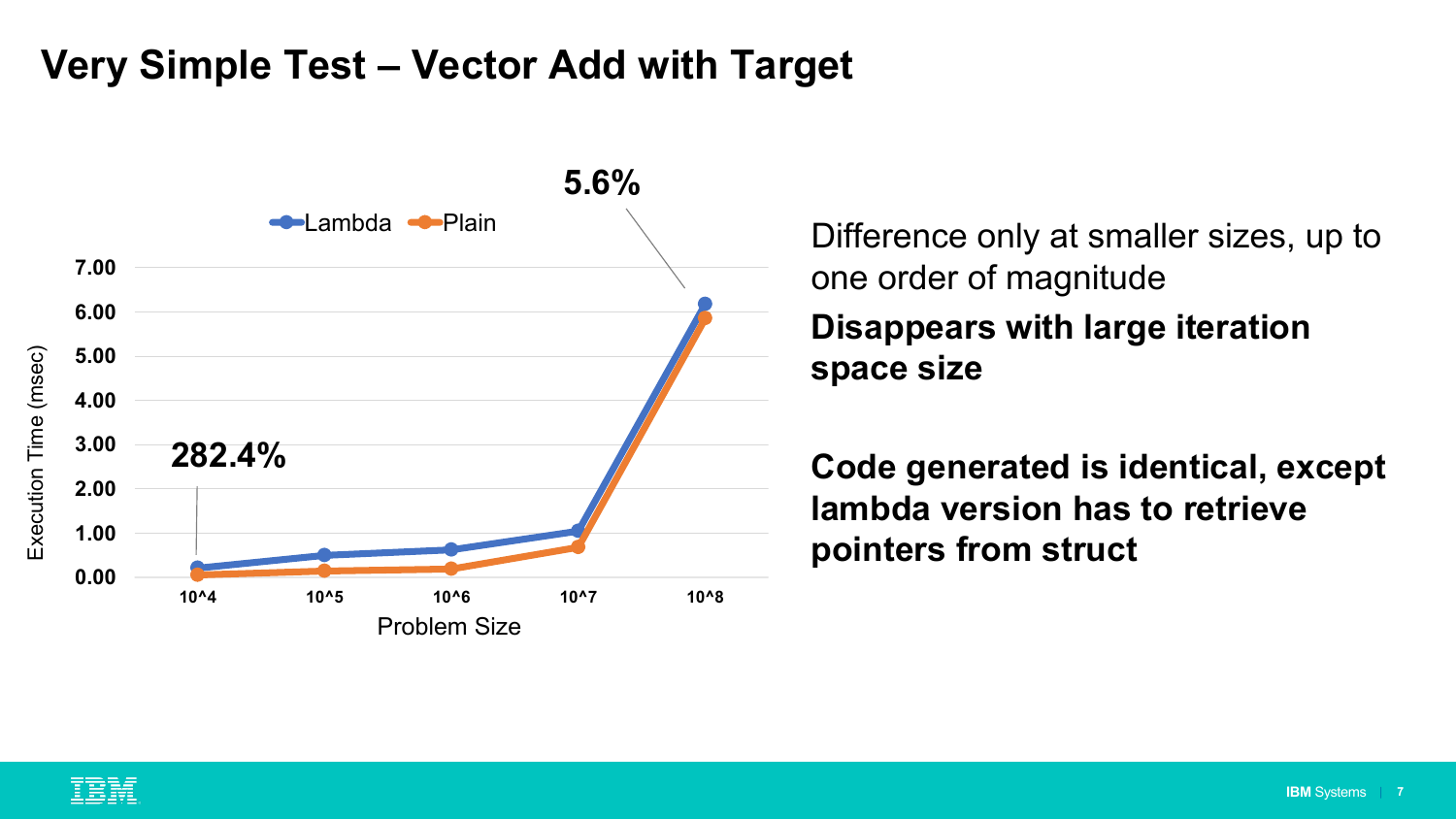## **LULESH 2.0 – Performance Analysis**

Partial study of LULESH 2.0 using Raja

- Using RAJA OpenMP 4.5. backend plus our special compiler branch
- Four version of code:
	- § Host: plain OpenMP parallel for, RAJA with domain, RAJA with direct array access
	- § Device: plain OpenMP target region, RAJA with array capturing

**Experiments** 

- On Power8 S822LC ("Minsky") server, including Pascal GPU (Tesla P100-SXM2-16GB)
- Options and env: -O3, -fopenmp-implicit-declare-target, -ffp-contract=fast, explicitly pinning threads to cores

| <b>Kernel</b>                   | <b>Description</b>                                    | $\vert$ Instructions                       |
|---------------------------------|-------------------------------------------------------|--------------------------------------------|
| CalcLagrangeElements            | Elements, small kernel with few operations            | 4 fadd, 6 fsub, 2 fdiv                     |
| <b>CalcSoundSpeedForElems</b>   | Variable iteration space, small kernel with<br>switch | 1 fadd, 4 fmul, 1 fdiv, 1 sqrt             |
| CalcMonotonicQGradientsForElems | Elements, large kernel without control flow           | 118 fadd, 27 fsub, 64 fmul, 4 fdiv, 2 sqrt |
| CalcMonotonicQRegionForElems    | Variable iteration space, large kernel with<br>switch | 10 fadd, 7 fsub, 35 fmul, 4 fdiv,          |

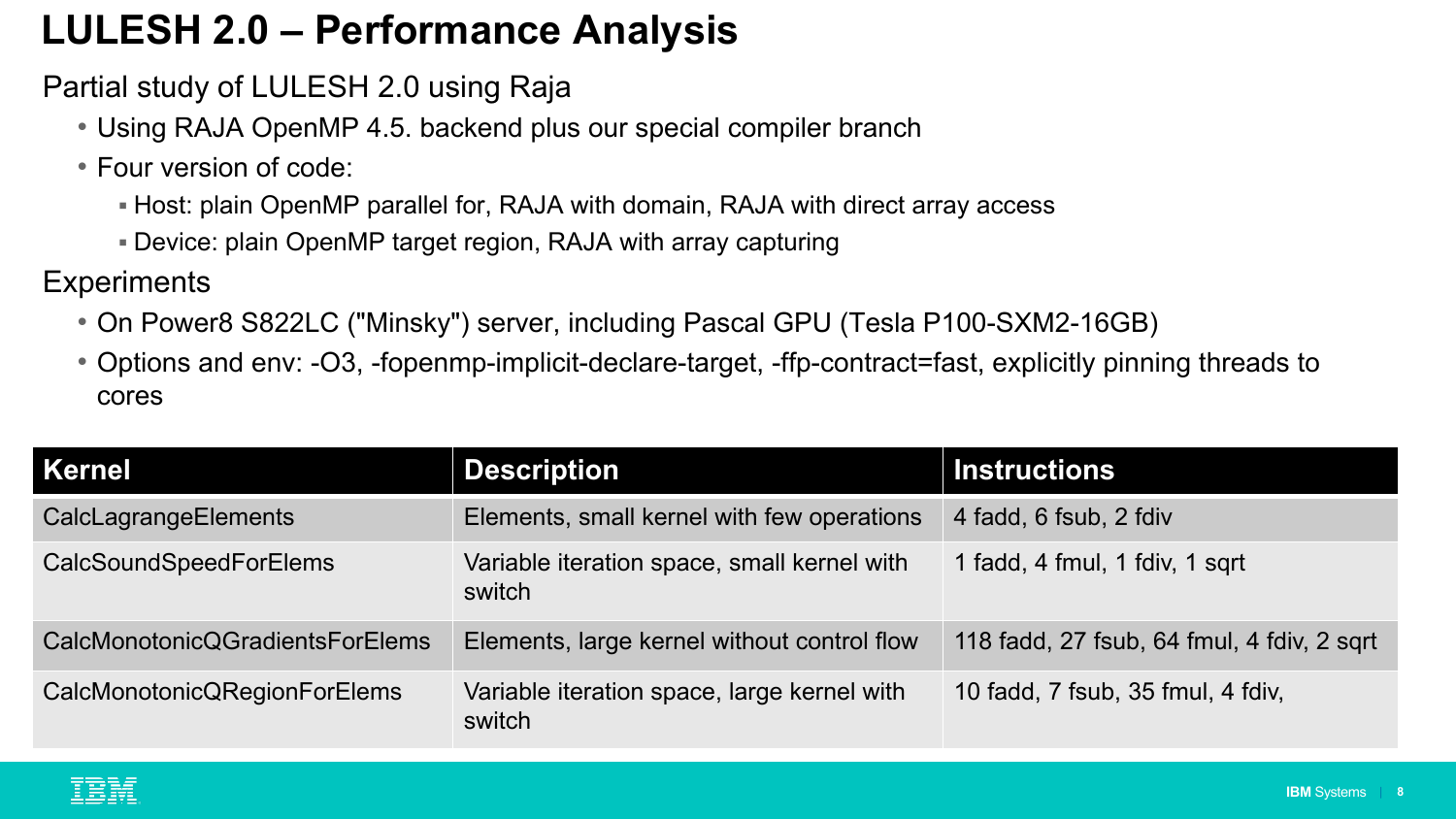## **LULESH – OpenMP Target Implementation**

We modified LULESH to access domain arrays from within capture expression

#### **RAJA::forall<elem\_exec\_policy>(0, numElem,**

**[=] (int k) {**

*// calc strain rate and apply as constraint*

*// (only done in FB element)*

```
Real_t vdov = domain.dxx(k) + domain.dyy(k)
```
+ **domain.dzz(k)** ;

**}**

);

Real\_t vdovthird = vdov/Real\_t(3.0) ;

```
// make the rate of deformation tensor deviatoric
```

```
domain.vdov(k) = vdov ;
```

```
domain.dxx(k) -= vdovthird ;
```

```
domain.dyy(k) = vdovthird ;
```

```
domain.dzz(k) -= vdovthird ;
```
**RAJA::forall<target\_exec\_policy>(0, numElem, [=, dxx=&domain.dxx(0), dyy=&domain.dyy(0), dzz=&domain.dzz(0), vdov\_v=&domain.vdov(0)] (int k) {** *// calc strain rate and apply as constraint // (only done in FB element)* Real\_t vdov = **dxx[k]** + **dyy[k]** + **dzz[k];**  Real t vdovthird = vdov/Real  $t(3.0)$ ; *// make the rate of deformation tensor deviatoric* **vdov**  $v[k] = vdov$  ;  $dxx[k]$  -= vdovthird ;  $\mathbf{dyy[k]} = \mathbf{v}\mathbf{d}\mathbf{v}$  $dzz[k]$  -= vdovthird ;



**}**

);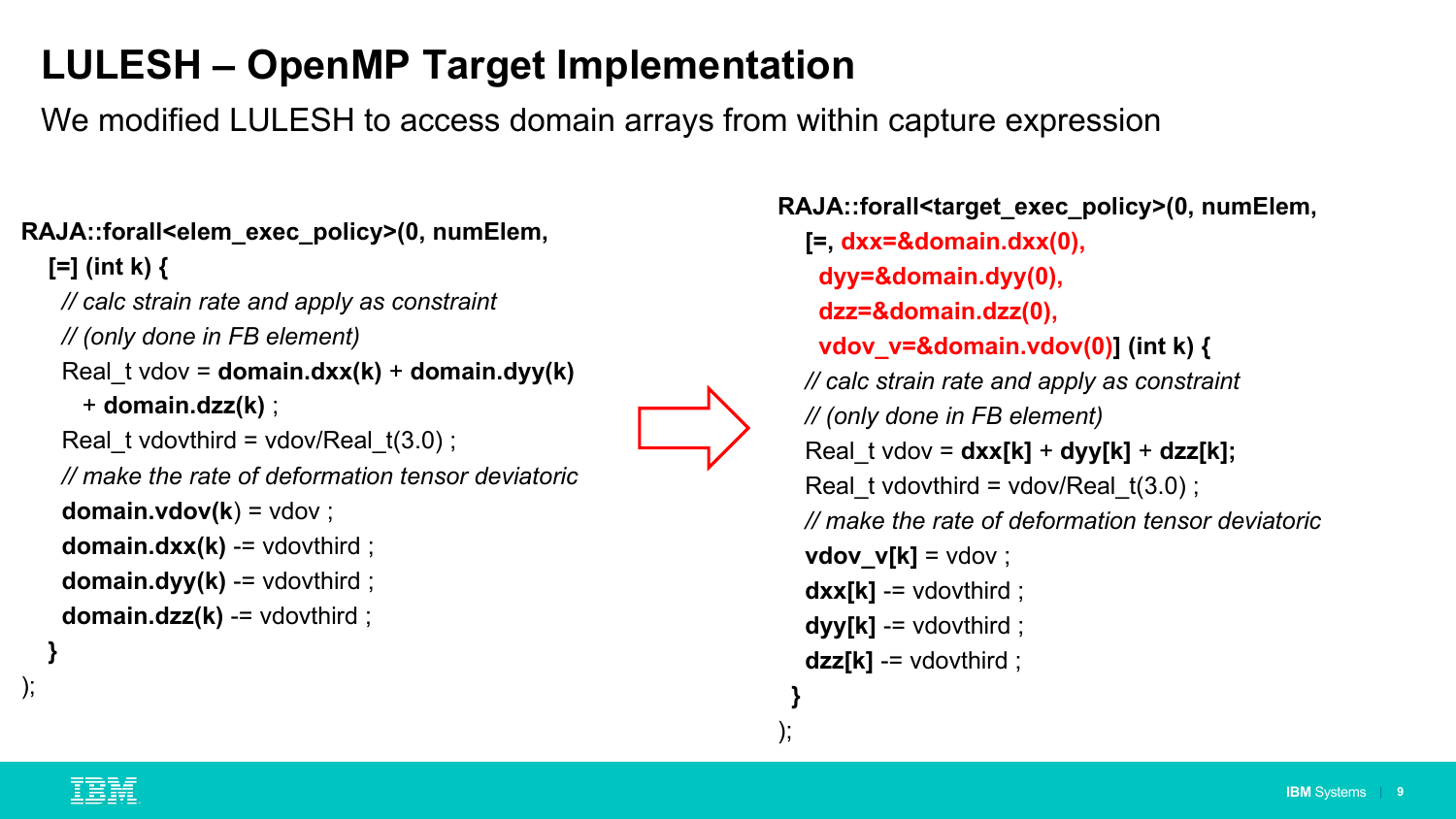## **Host Performance - Impact of Lambdas**



**%difference between RAJA version with domain object and plain version**



#### **%difference between RAJA version using arrays and plain version**

**-10**

















K1 = CalcLagrangeElements K2 = CalcMonotonicQGradientsForElem K3.1,3.2 = CalcMonotonicQRegionForElem K4.1,4.2 = CalcSoundSpeedForElem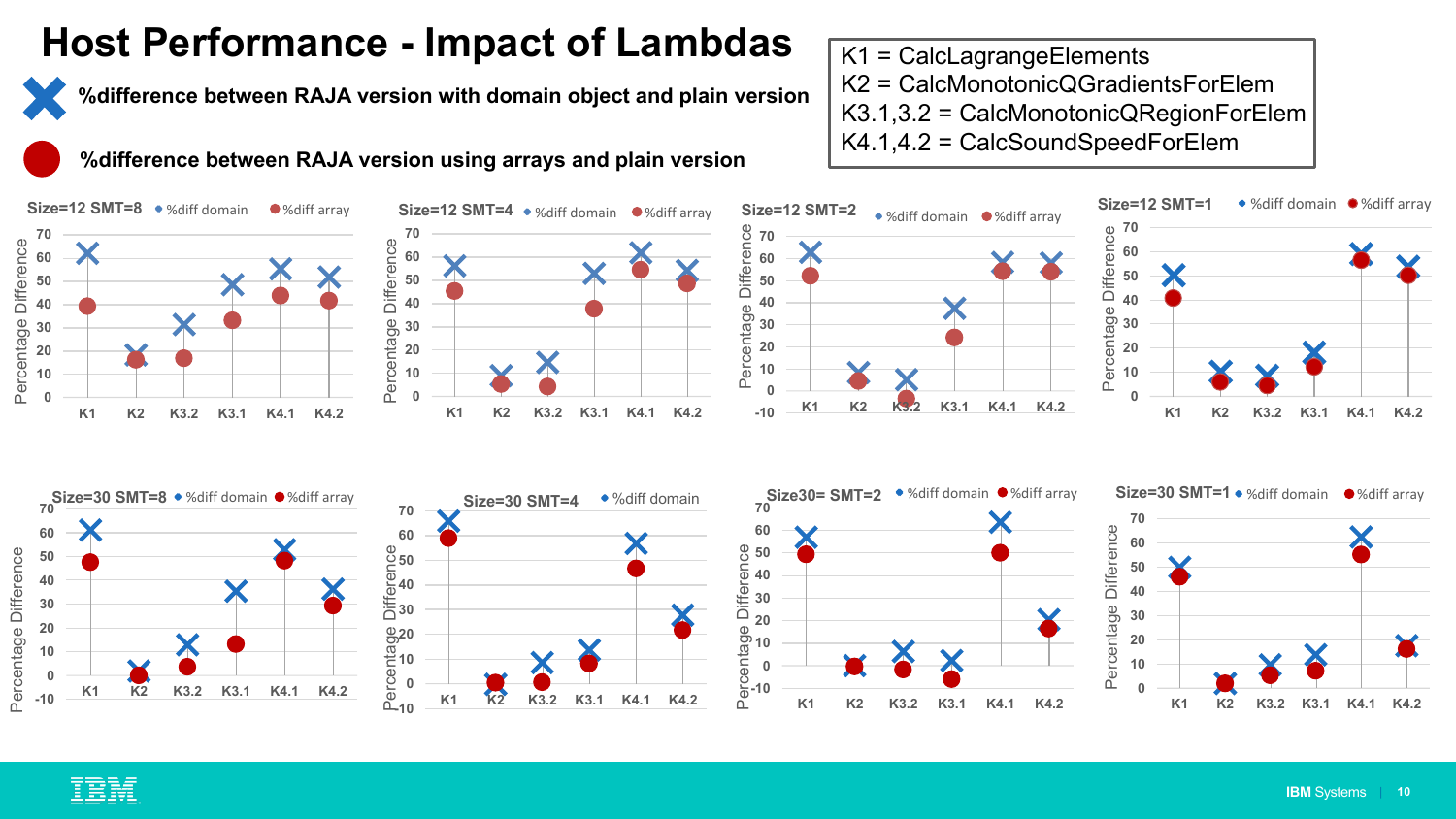## **Host Performance - Impact of Lambdas**





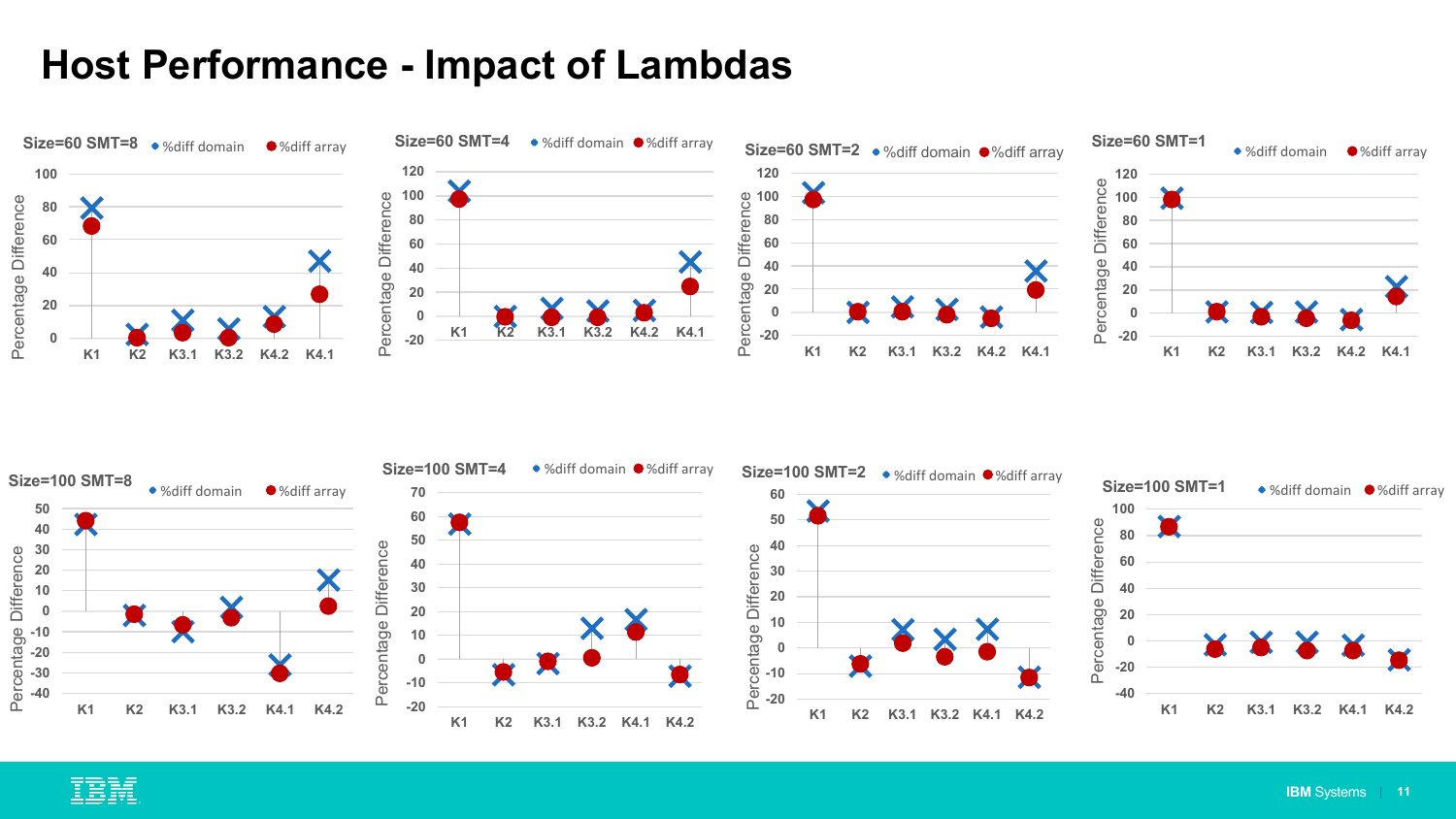## **LULESH – Host Results**

At small iteration sizes, missing vectorization shows significant slow downs At large iteration sizes, difference within 10% for most kernels

- In some cases, using lambda results in better performance!
- Missing vectorization becomes irrelevant

The only kernel that is not performing is CalcLagrangeElements

- Very small number of instructions and loads/stores
- Compute-limited: missing vectorization impacts heavily on performance
- Vectorizer report: cannot identify loop bounds
- Likely because of use of **std iteration spaces** to represent loop bounds
- Use/implement a different RAJA parallel for will fix the issue

Improved vectorization in Clang likely to impact multiple architectures

• Comparison with gcc shows that in simple examples it can be done

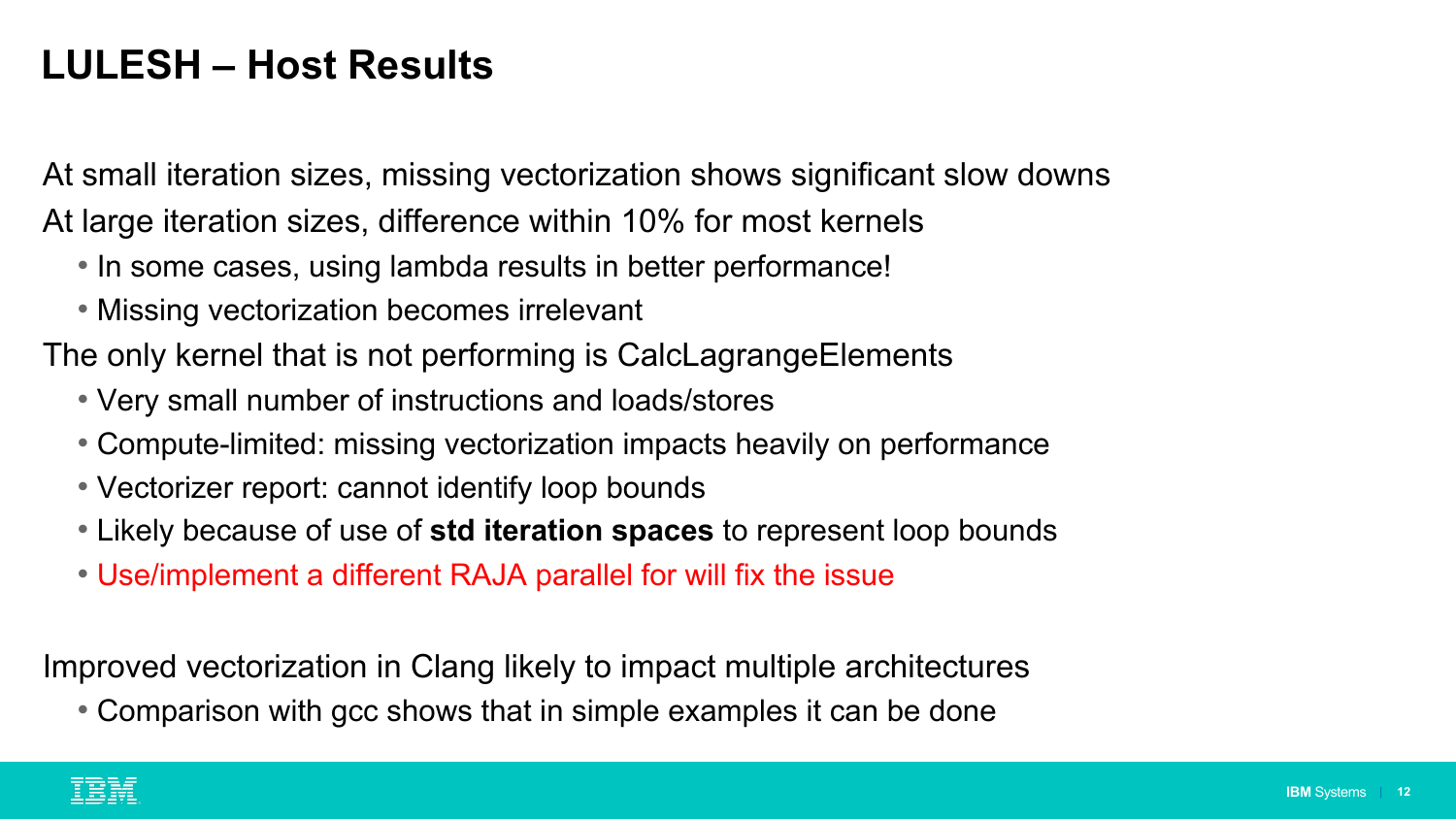## **Lulesh Device Performance Numbers**



![](_page_12_Picture_2.jpeg)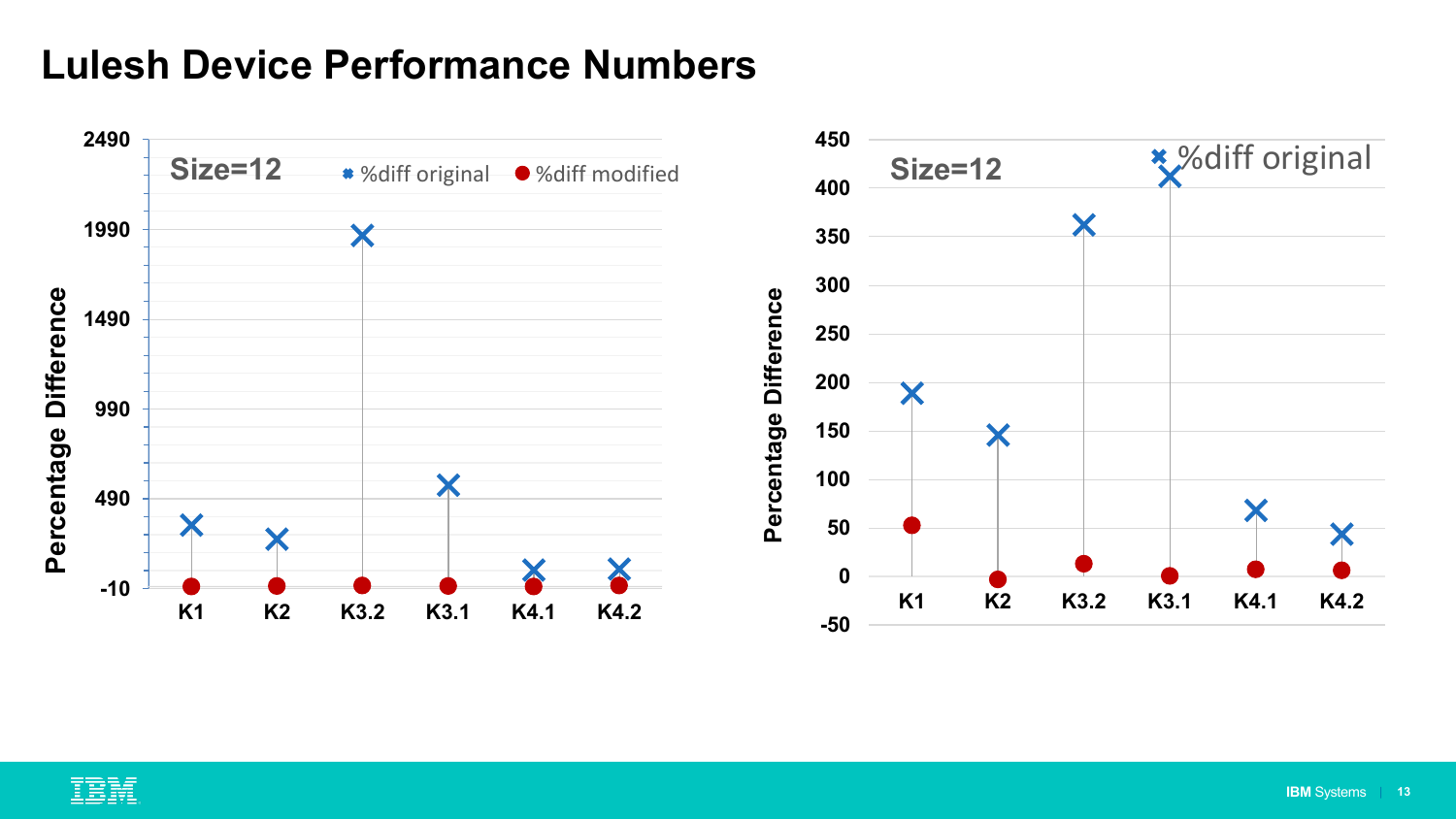## **Lulesh Device Performance Analysis**

Latest version of compiler fails at eliding OpenMP runtime because

- Target region with function call to lambda (loop body)
- Modified compiler version obtained by forcing runtime elision
	- Also improves plain OpenMP target version analyzing why

Lambda arguments retrieved from within loop body

• Similar to what happened for host vector add when capturing by reference **[&]** Similar register allocation figures

| Kernel                          | #regs plain target | #regs RAJA target |
|---------------------------------|--------------------|-------------------|
| <b>CalcLagrangeElements</b>     | 30                 | 32                |
| CalcMonotonicQRegionForElems    | 64                 | 112               |
| <b>CalcSoundSpeedForElems</b>   | 32                 | 32                |
| CalcMonotonicQGradientsForElems | 254                | 238               |

![](_page_13_Picture_8.jpeg)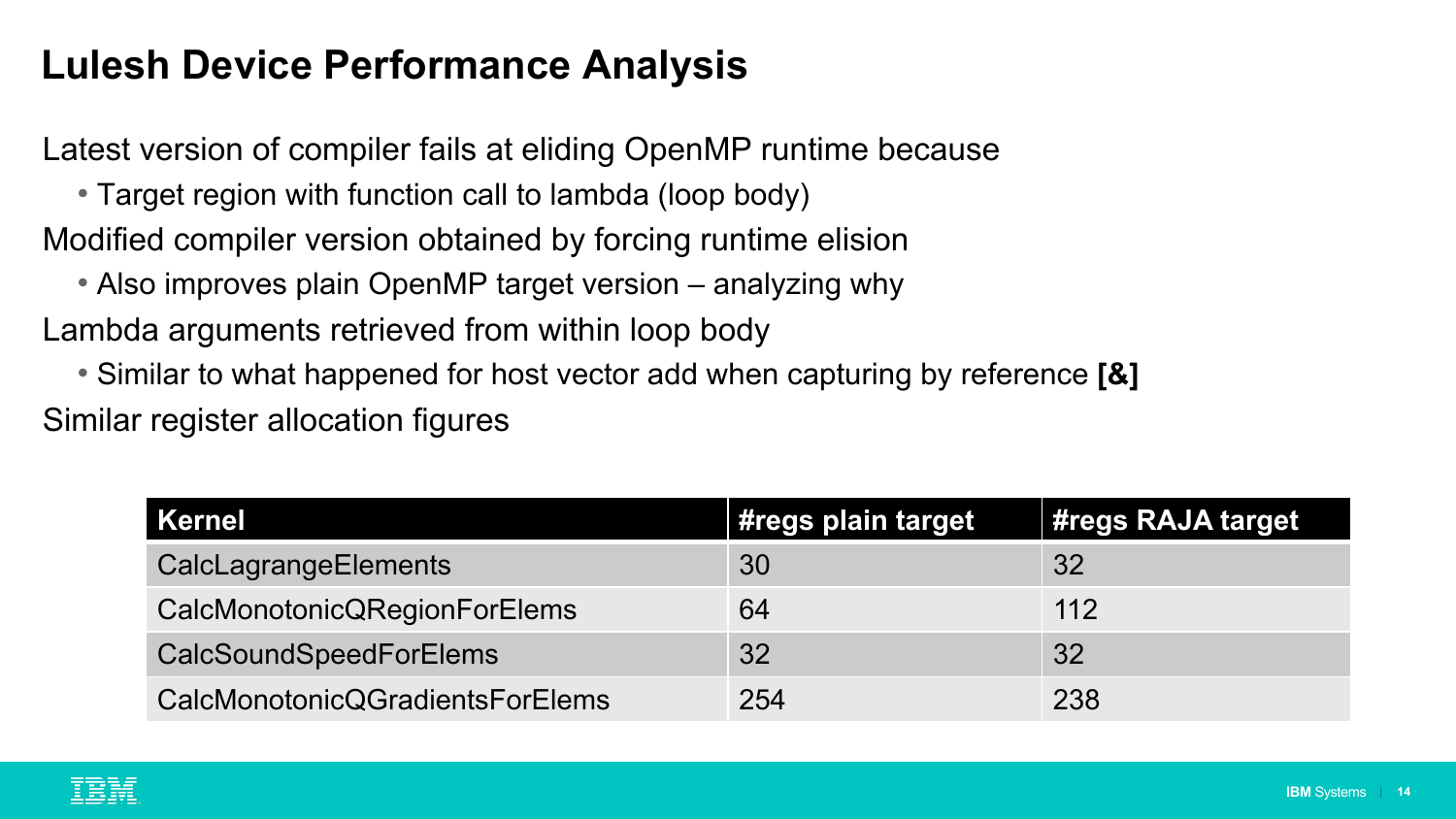### **Conclusion**

Huge Potential for improvements with some effort

- Improve vectorization capability on host
	- § Modify RAJA and/or improve optimizer
- Improve runtime elision detection code for lambda-based target regions
	- § Fix compiler, but might require slightly simpler RAJA implementation
- Move lambda argument loads out of loop body on device

Major focus for next few months

![](_page_14_Picture_8.jpeg)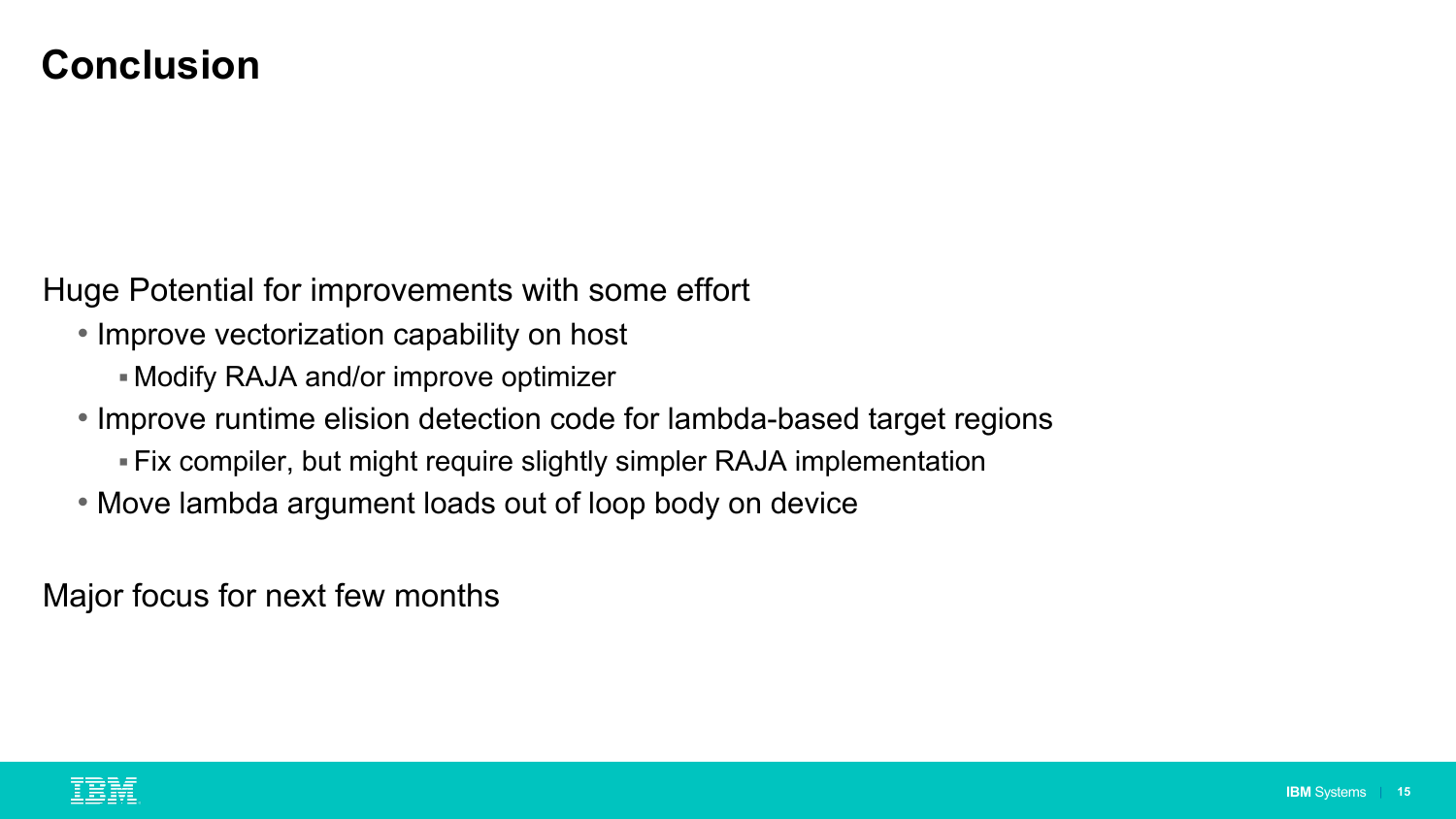## **Thank you!**

![](_page_15_Picture_1.jpeg)

**ibm**.com/systems/hpc

![](_page_15_Picture_3.jpeg)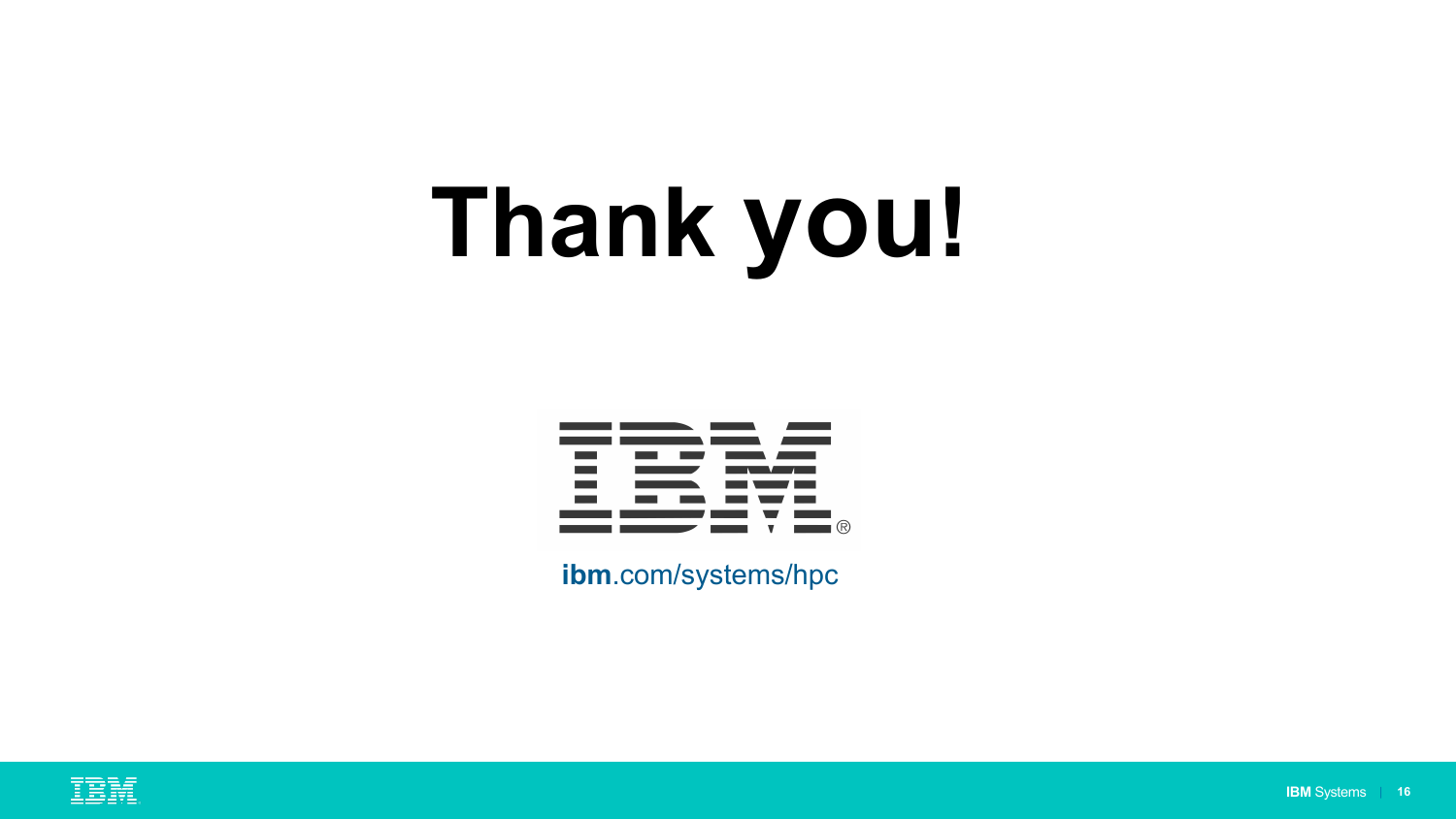## **FALLBACK**

![](_page_16_Picture_1.jpeg)